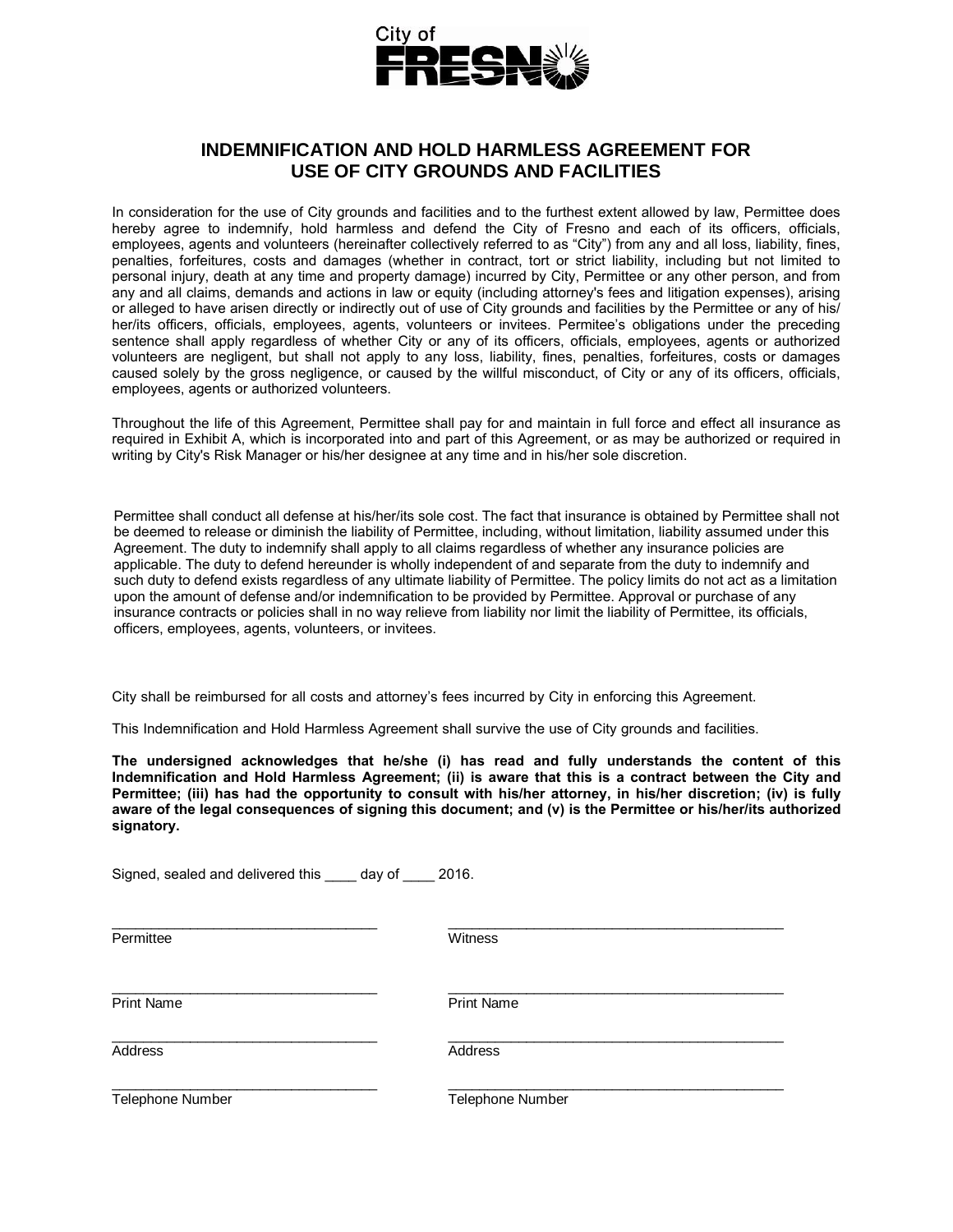

## **INSURANCE REQUIREMENTS FOR USE OF CITY GROUNDS AND FACILITIES**

In consideration for the issuance of a Permit for Use of City Grounds and Facilities, Permittee shall pay for and maintain in full force and effect all policies of insurance required herein with an insurance company(ies) either (i) admitted by the California Insurance Commissioner to do business in the State of California and rated not less than "A-VII" in Best's Insurance Rating Guide, or (ii) authorized by City's Risk Manager or his/her designee at any time in his/her sole discretion. The following policies of insurance are required and shall maintain limits of liability of not less than those amounts stated below, however, the insurance limits available to the City of Fresno, its officers, officials, employees, agents and volunteers as additional insureds, shall be the greater of the minimum limits specified herein or the full limit of any insurance proceeds available to the named insured.

- (1) **COMMERCIAL GENERAL LIABILITY (CGL)** insurance which shall be at least as broad as the most current version of Insurance Services Office (ISO) Commercial General Liability Coverage Form CG 00 01 providing liability coverage arising out of your business operations. The CGL policy shall be written on an occurrence form and shall provide coverage for *"bodily injury", "property damage" and "personal and advertising injury" with coverage for premises and operations (including the use of owned and non-owned equipment) products and completed operations and contractual liability (including, without limitation, indemnity obligations under t he Agreement)* with limits of liability of not less than the following:
	- (i) \$1,000,000 per occurrence for bodily injury and property damage;
	- (ii) \$1,000,000 per occurrence for personal and advertising injury;
	- (iii) \$2,000,000 aggregate for products and completed operations; and,
	- (iv) \$2,000,000 general aggregate applying separately to the work performed under the Contract.
- (2) **LIQUOR LIABILITY INSURANCE: If alcoholic beverages are to be sold\*, served or furnished, GGL** insurance shall be endorsed to include coverage for liquor liability with limits of liability of not less than:
	- (i) \$1,000,000 per occurrence;
	- (ii) \$2,000,000 aggregate for bodily injury and property damage;

#### **OR**

- (iii) Permittee shall pay for and maintain the most current version of ISO Liquor Liability Coverage Form CG 00 33, which shall include insurance for bodily injury and property damage with limits of liability of not less than:
	- (a)  $$1,000,000$  per occurrence; and,<br>(b)  $$2,000,000$  aggregate for bodily i
	- \$2,000,000 aggregate for bodily injury and property damage.

**The responsibility for Liquor Liability Insurance may be assigned to Permittee's concessionaire/vendor. \*If Permittee intends to sell alcohol either the Permitee or concessionaire/vendor providing the alcohol for sale must have a valid liquor sales license and Liquor Liability Insurance covering sale of alcohol.** 

- (3) **COMMERCIAL AUTOMOBILE LIABILITY\* (CAL)** *(Where Applicable)* insurance which shall be at least as broad as the most current version of ISO Business Auto Coverage form CA 00 01 providing liability coverage arising out of the ownership, maintenance or use of automobiles in the course of your business operations. The CAL policy shall be written on an occurrence form and shall provide coverage for *"all owned, hired, and non-owned automobiles or other licensed vehicles (Code 1 - Any Auto) with limits of liability of not less than* the following:
	- (i) \$1,000,000 per accident for bodily injury and property damage

#### **OR**

### **\*PERSONAL AUTOMOBILE LIABILITY insurance with limits of liability not less than:**

- (i) \$100,000 per person;
- (ii) \$300,000 per accident for bodily injury; and,
- (iii) \$50,000 per accident for property damage.

*Page 2 of Exhibit "A"*